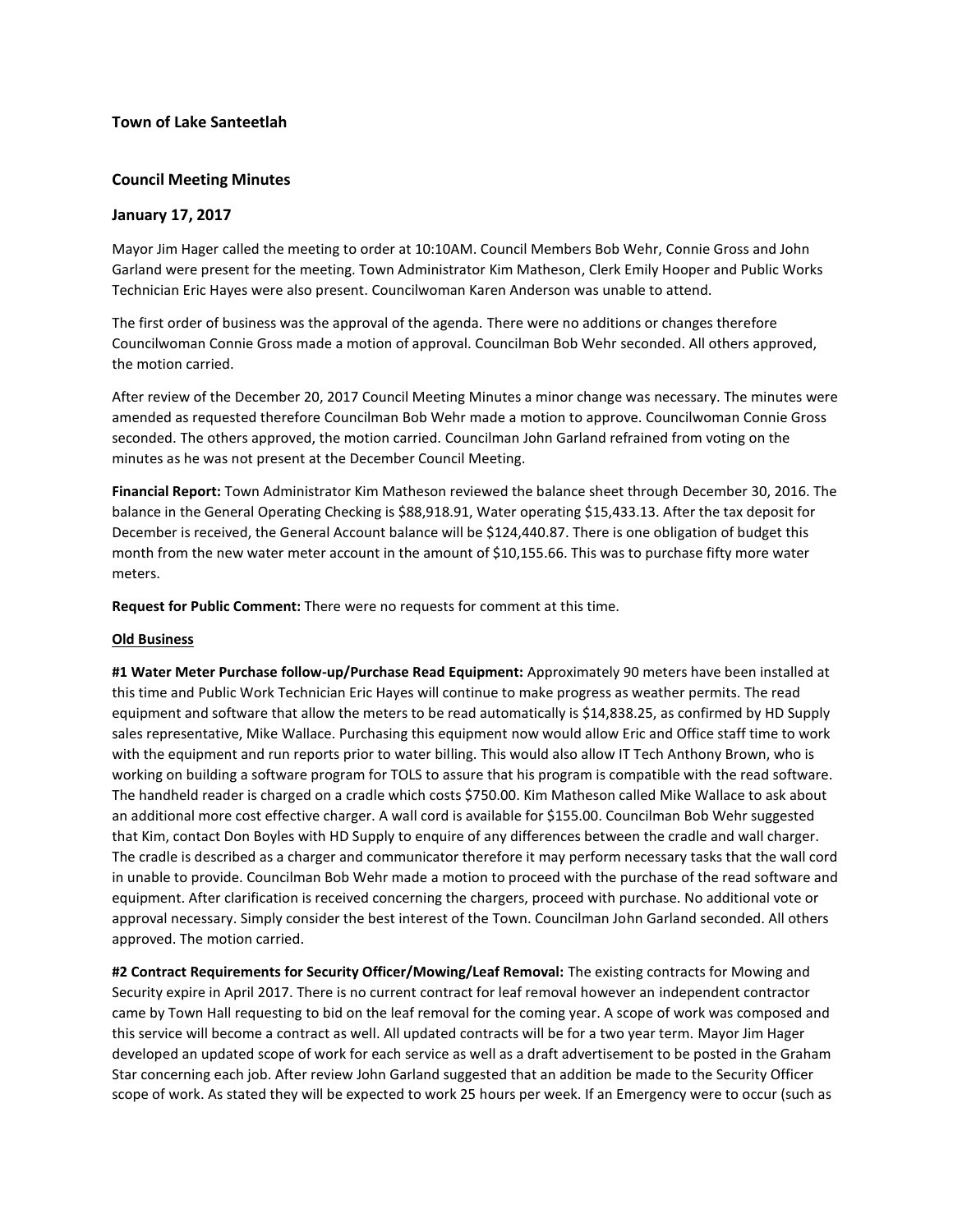a fallen tree that blocked the road) the officer would be expected to remain on site until the emergency has been taken care of. Public Works Technician Eric Hayes will oversee the Security Officer and order any extra hours needed in other situations. Any time above the 25 hours, will be compensated with the standard hourly rate. There were no recommended changes to the mowing or leaf blowing contracts. The invitation to bid will be posted in the Graham Star and on the website. The bids must be received by 5:00PM on February 15, 2017. The Planning Meeting will be held on February 16, 2017 and the bids will be opened and reviewed. A decision will be made at the February Council Meeting.

**#3 Zoning Regulations/Schedule Workshop:** The deadline for comments on the Zoning regulations was Monday January 15, 2017. Mrs. Emerson, 106 Santeetlah Trail, was present at the meeting and stated her concerns with the 25' setback from the road. Her own home currently sits closer than this distance. Councilman John Garland explained that variances can be requested and approved by the Council. In her situation the home would be "grandfathered in." The comments received have been recorded and will be reviewed at a workshop held after the February Council Meeting. A Public Hearing will follow the workshop after all suggested changes have been presented to attorney Ellen Davis and a new draft has been submitted. We will request Attorney Davis be present at the Public Hearing to answer any further questions or concerns.

**#4 Lakeside Road Turnover/Update:** Surveyor Terry James has completed the survey according to his most recent email. The final plat has been sent to Jose Rosado, Jose Minski and Attorney Davis for approval. Once approved the plat will be recorded and Attorney Davis can proceed with the road dedication.

**#5: Annual Donation to the Santeetlah Fire Department:** Mayor Jim Hager and Town Administrator Kim Matheson met with the new Fire Chief and Secretary of the Santeetlah Fire Department on Saturday. Jerry Collins had held several positions within the fire department for many years and passed away unexpectedly late last year. Scott and Kim Cunningham were left with responsibilities that were new and unfamiliar to both of them. At this time there have been no financial statements located to adhere how past contributions were spent. Scott Cunningham explained that there were new regulations passed regarding the requirements for the turn out gear for each firefighter. These suits can cost up to \$3,000.00 each. There are no other contributors to the Santeetlah Fire Department other than the Town of Lake Santeetlah and the funds received from Graham County. Mayor Jim Hager shared that he felt there was an obvious need for the donation and suggested a contribution of \$5,000.00 this year. A cover letter will be included with the donation thanking the Fire Department for their service to Lake Santeetlah. Financial Statements will be requested in the 2017/18 fiscal year prior to a donation. John Garland mentioned that he spoke with Rex Waldroup, a member of the fire department last week and he acknowledged two non-functioning hydrants on the mountain. Public Work Technician Eric Hayes will contact Waldroup and ask if he knows the specific hydrants that are not working. Eric will open the hydrants and check for the problem. If Water Operator Lamar Williams is needed for assistance the Council ordered Eric to contact him. Public Work Technician will notify the Town Administrator of his findings and progress concerning the hydrants. Councilwoman Connie Gross made a motion to donate \$5,000.00 to the Santeetlah Fire Department. Councilman Bob Wehr seconded. All others approved. The motion carried.

**#6: Occupancy Tax/Plan to Proceed:** There is more research necessary in order to make a decision regarding the collection of Occupancy Tax. There are several options of how the tax could be collected at this time, and more information is needed to assure the best decision is made. Those who book through Cherokee Realty or advertise on sites such as VRBO have already starting booking for the summer season. It would be best if a decision could be made by this summer and approved allowing the tax to be enforced for the 2018 year.

#### **New Business**

**#1 Directory/Update and Re-print:** There are several updates needed in the directory to make it as useful as possible for property and homeowners in Lake Santeetlah. Miranda Moody developed the directory last year and sold ads to help compensate the cost for printing. Town Staff has composed a list of updates to provide to Mrs.